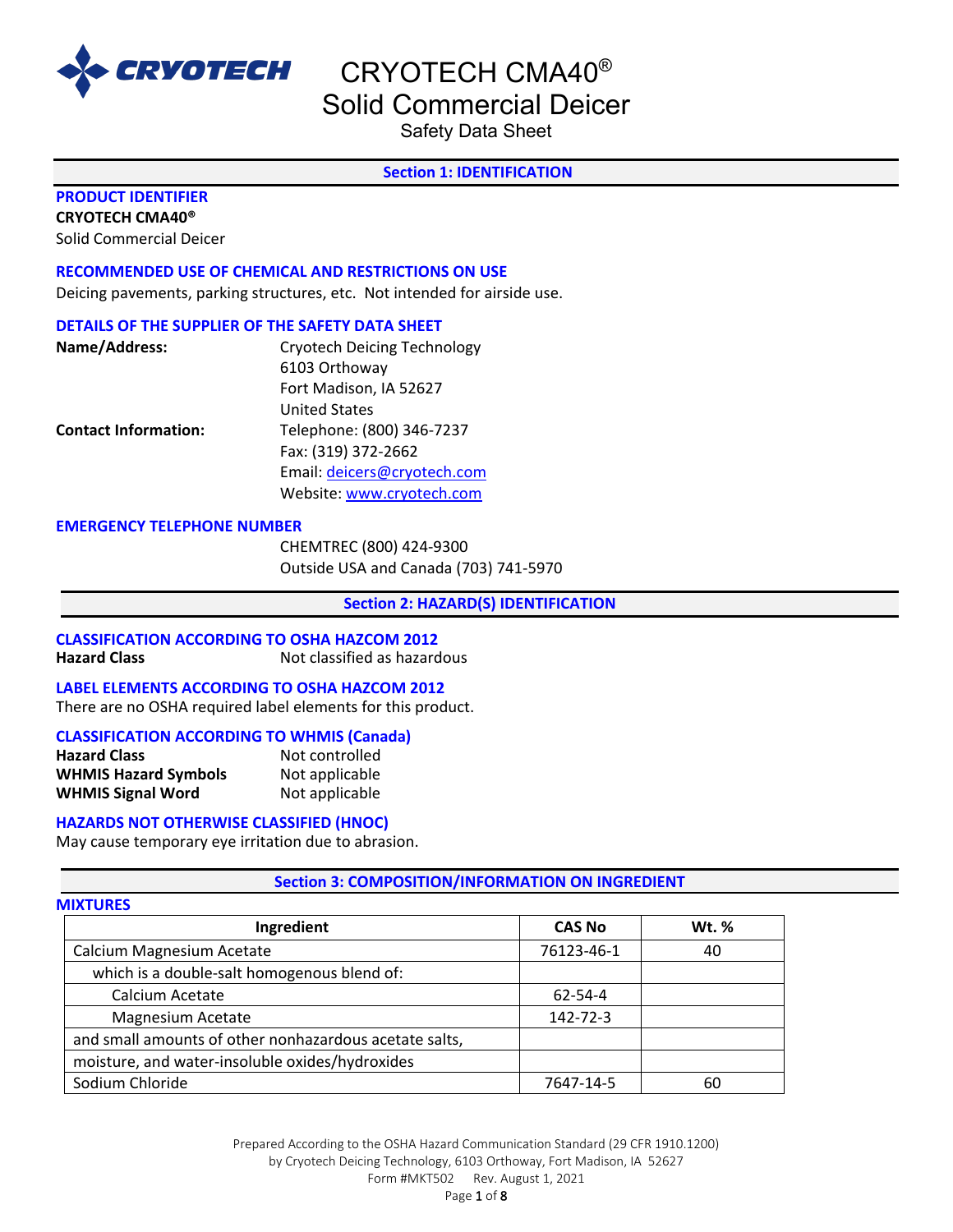

CRVOTECH CRYOTECH CMA40<sup>®</sup> Solid Commercial Deicer

Safety Data Sheet

# **Section 4: FIRST- AID MEASURES**

| <b>DESCRIPTION OF FIRST AID MEASURE</b>  |                                                                                                                                                                                                                |
|------------------------------------------|----------------------------------------------------------------------------------------------------------------------------------------------------------------------------------------------------------------|
| Eye                                      | In case of contact, immediately flush eyes with plenty of water for at least 15 minutes. If<br>easy to do, remove contact lenses, if worn. If irritation persists, seek medical attention.                     |
| <b>Skin</b>                              |                                                                                                                                                                                                                |
|                                          | As a precaution, wash skin thoroughly with soap and water. Remove and wash<br>contaminated clothing.                                                                                                           |
| <b>Inhalation</b>                        | If inhaled, remove to fresh air and get medical advice                                                                                                                                                         |
| Ingestion                                | If swallowed, give milk or water to drink and telephone for medical advice. Do NOT<br>induce vomiting unless directed to do so by medical personnel. Never give anything by<br>mouth to an unconscious person. |
| <b>MOST IMPORTANT SYMPTOMS / EFFECTS</b> |                                                                                                                                                                                                                |
| Eye                                      | May cause temporary eye irritation. Symptoms may include temporary discomfort,<br>excess blinking, tear production, redness and/or swelling.                                                                   |
| <b>Skin</b>                              | May cause itching or irritation of any cut or abraded skin. Symptoms of prolonged<br>contact may include dry skin.                                                                                             |
| <b>Inhalation</b>                        |                                                                                                                                                                                                                |
|                                          | This product is not otherwise expected to be an inhalation hazard.                                                                                                                                             |
| Ingestion                                | Ingestion of large quantities may cause nausea, vomiting, diarrhea and abdominal<br>discomfort.                                                                                                                |
|                                          | INDICATION OF IMMEDIATE MEDICAL ATTENTION AND SPECIAL TREATMENT                                                                                                                                                |
|                                          | the film in the three that all the film is the                                                                                                                                                                 |

**Specific treatments** If you feel unwell, seek medical advice immediately. Show the label or safety data sheet to medical personnel if possible.

| <b>Section 5: FIRE FIGHTING MEASURES</b>                                                                                                  |                                                                                                                    |  |  |
|-------------------------------------------------------------------------------------------------------------------------------------------|--------------------------------------------------------------------------------------------------------------------|--|--|
| <b>FLAMMABILITY</b><br><b>Flash Point (close cup)</b><br><b>Auto Ignition</b>                                                             | Nonflammable by OSHA/WHMIS criteria<br>Not applicable                                                              |  |  |
| <b>EXTINGUISHING MEDIA</b><br><b>Suitable Extinguishing Media</b><br>surrounding materials.<br><b>Unsuitable Extinguishing Media</b>      | Water, carbon dioxide, or dry chemical. Use extinguishing media appropriate for<br>Not applicable                  |  |  |
| <b>SPECIAL HAZARDS</b><br><b>Hazardous Combustion Products</b><br><b>Explosion Limits</b><br><b>Unusual Fire Hazards</b><br>None expected | Normal combustion forms carbon dioxide and water.<br>Data not available. Not considered to be an explosion hazard. |  |  |

#### **SPECIAL PROTECTIVE EQUIPMENT AND PRECAUTIONS FOR FIREFIGHTERS**

Wear protective equipment suitable for the surrounding environment.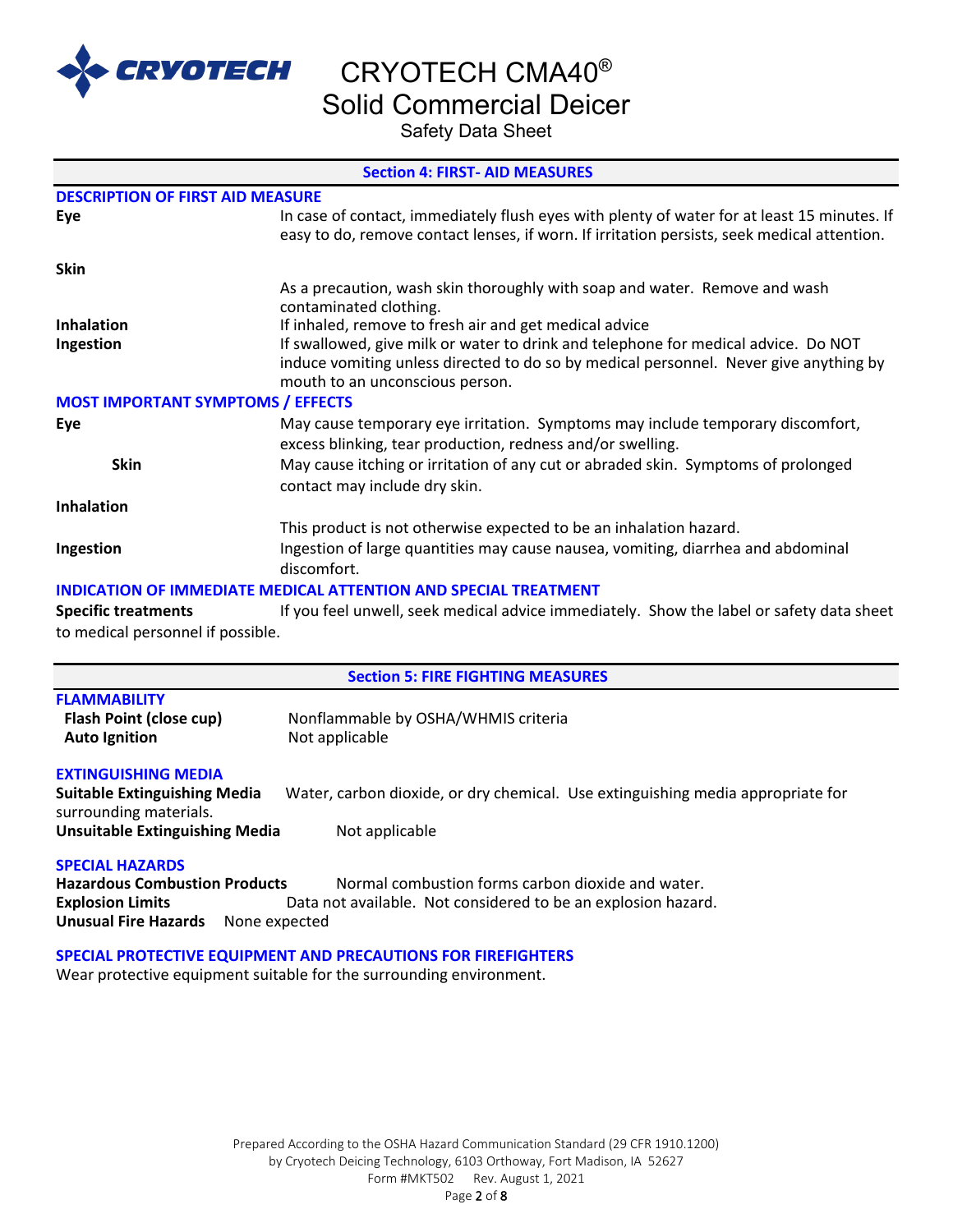

CRYOTECH CRYOTECH CMA40<sup>®</sup> Solid Commercial Deicer

Safety Data Sheet

# **Section 6: ACCIDENTAL RELEASE MEASURES**

|                                                                  | PERSONAL PRECAUTIONS, PROTECTIVE EQUIPMENT, AND EMERGENCY PROCEDURES                                                                                                                                                                                                                                                                                                 |
|------------------------------------------------------------------|----------------------------------------------------------------------------------------------------------------------------------------------------------------------------------------------------------------------------------------------------------------------------------------------------------------------------------------------------------------------|
|                                                                  | Avoid eye/skin contact with spilled material. Refer to Section 7 for additional handling precautions                                                                                                                                                                                                                                                                 |
| <b>Methods for Containment</b><br><b>Methods for Cleaning-Up</b> | If material is dissolved, contain and/or absorb spill with inert material<br>(e.g. sawdust, sand, vermiculite).<br>Scoop up material and transfer to disposal container. If needed, wash<br>spillage area with plenty of water.                                                                                                                                      |
|                                                                  | <b>Section 7: HANDLING AND STORAGE</b>                                                                                                                                                                                                                                                                                                                               |
| <b>PRECAUTIONS FOR SAFE HANDLING</b>                             |                                                                                                                                                                                                                                                                                                                                                                      |
| <b>Handling</b>                                                  | Avoid eye contact. Avoid breathing dust when handling.                                                                                                                                                                                                                                                                                                               |
|                                                                  | PRECAUTIONS FOR SAFE STORAGE, INCLUDING ANY INCOMPATIBILITIES                                                                                                                                                                                                                                                                                                        |
| <b>Storage</b>                                                   | Best practice is to store in tightly sealed original containers. Store away<br>from direct heat and strong oxidizing agents. Do not store or handle<br>product in systems constructed of wetted parts consisting of galvanized<br>steel, zinc, or brass components.                                                                                                  |
|                                                                  | <b>Section 8: EXPOSURE CONTROLS/PERSONAL PROTECTION</b>                                                                                                                                                                                                                                                                                                              |
| <b>EXPOSURE LIMITS</b><br><b>TWA PEL:</b>                        | No specific limits have been established for this product. As a guideline, OSHA (United<br>States) has established the following limits which are generally recognized for inert or<br>nuisance dust. Particulates Not Otherwise Regulated (PNOR): 8-hr TWA limits of 15<br>mg/m <sup>3</sup> (total particulate) and 5 mg/m <sup>3</sup> (respirable fraction).     |
| <b>TWA TLV:</b>                                                  | No specific limits have been established for this product. As a guideline, ACGIH (United<br>States) has established the following limits which are generally recognized for inert or<br>nuisance dust. Particulates (insoluble) Not Otherwise Classified (PNOC): 8-hr TWA limits<br>of 10 mg/m <sup>3</sup> (as total dust) and 3 mg/m <sup>3</sup> (as respirable). |
| <b>EXPOSURE CONTROLS</b><br><b>Engineering Controls</b>          | No special ventilation is necessary.                                                                                                                                                                                                                                                                                                                                 |
| <b>Eye Protection</b>                                            | <b>INDIVIDUAL PROTECTIVE MEASURES/PERSONAL PROTECTIVE EQUIPMENT</b><br>Safety glasses or goggles are recommended if eye exposure to product or dust is<br>possible.                                                                                                                                                                                                  |
| <b>Skin Protection</b>                                           | Chemical-resistant gloves should be used if prolonged exposure is possible to prevent<br>drying of skin.                                                                                                                                                                                                                                                             |
| <b>Respiratory Protection</b>                                    | Breathing of dust should be avoided. If operating conditions create high airborne<br>concentrations of this material, the use of an approved respirator is recommended.                                                                                                                                                                                              |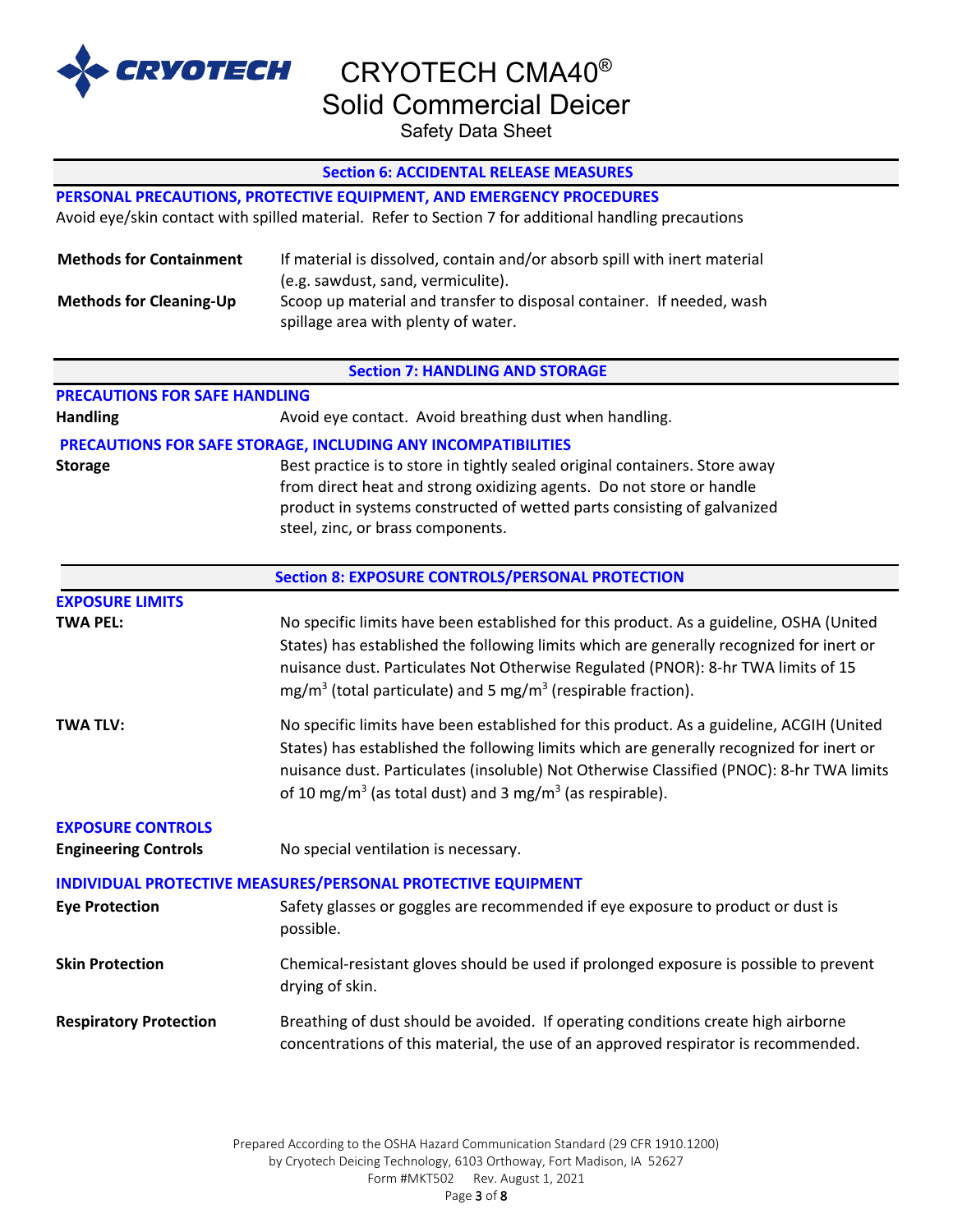

CRYOTECH CRYOTECH CMA40<sup>®</sup> Solid Commercial Deicer

Safety Data Sheet

# **Section 9: PHYSICAL AND CHEMICAL PROPERTIES**

| <b>APPEARANCE</b>                | White to off-white spherical pellets & white |
|----------------------------------|----------------------------------------------|
|                                  | crystalline solid granules                   |
| <b>ODOR</b>                      | Odorless to slight vinegar odor              |
| <b>ODOR THRESHOLD</b>            | No data available                            |
| pH (20°C, 68°F)                  | 7-10 (10% aqueous solution)                  |
| <b>MELTING POINT</b>             | Decomposes                                   |
| <b>BOILING POINT</b>             | Not applicable                               |
| <b>FLASH POINT</b>               | Not applicable                               |
| <b>EVAPORATION RATE</b>          | No data available                            |
| FLAMMABILITY/EXPLOSION LIMITS    | Not applicable                               |
| <b>VAPOR PRESSURE (20°C)</b>     | Not applicable                               |
| <b>VAPOR DENSITY (AIR = 1)</b>   | Not applicable                               |
| <b>RELATIVE DENSITY</b>          | >1                                           |
| <b>SOLUBILITY IN WATER</b>       | Partially soluble                            |
| <b>PARTITION COEFFICIENT; n-</b> | No data available                            |
| <b>OCTANOL/WATER</b>             |                                              |
| <b>AUTO-IGNITION TEMPERATURE</b> | No data available                            |
| <b>DECOMPOSITION TEMPERATURE</b> | No data available                            |
| VISCOSITY (20°C)                 | Not applicable                               |
| <b>OXIDIZING PROPERTIES</b>      | Not oxidizing                                |
| <b>EXPLOSIVE PROPERTIES</b>      | Not explosive                                |
|                                  |                                              |

#### **Section 10: STABILITY AND REACTIVITY**

#### **REACTIVITY**

No dangerous reactions known under conditions of normal use.

#### **CHEMICAL STABILITY**

Stable. Polymerization will not occur. **POSSIBILITY OF HAZARDOUS REACTIONS** No dangerous reactions known under conditions of normal use.

#### **CONDITIONS TO AVOID**

Avoid prolonged contact with reactive metals such as magnesium and zinc, especially in closed systems where hydrogen gas from the oxidation of these materials may accumulate over time.

#### **INCOMPATIBLE MATERIALS**

Strong oxidizing agents; strong acids.

#### **HAZARDOUS DECOMPOSITION PRODUCTS**

May decompose into oxides of carbon.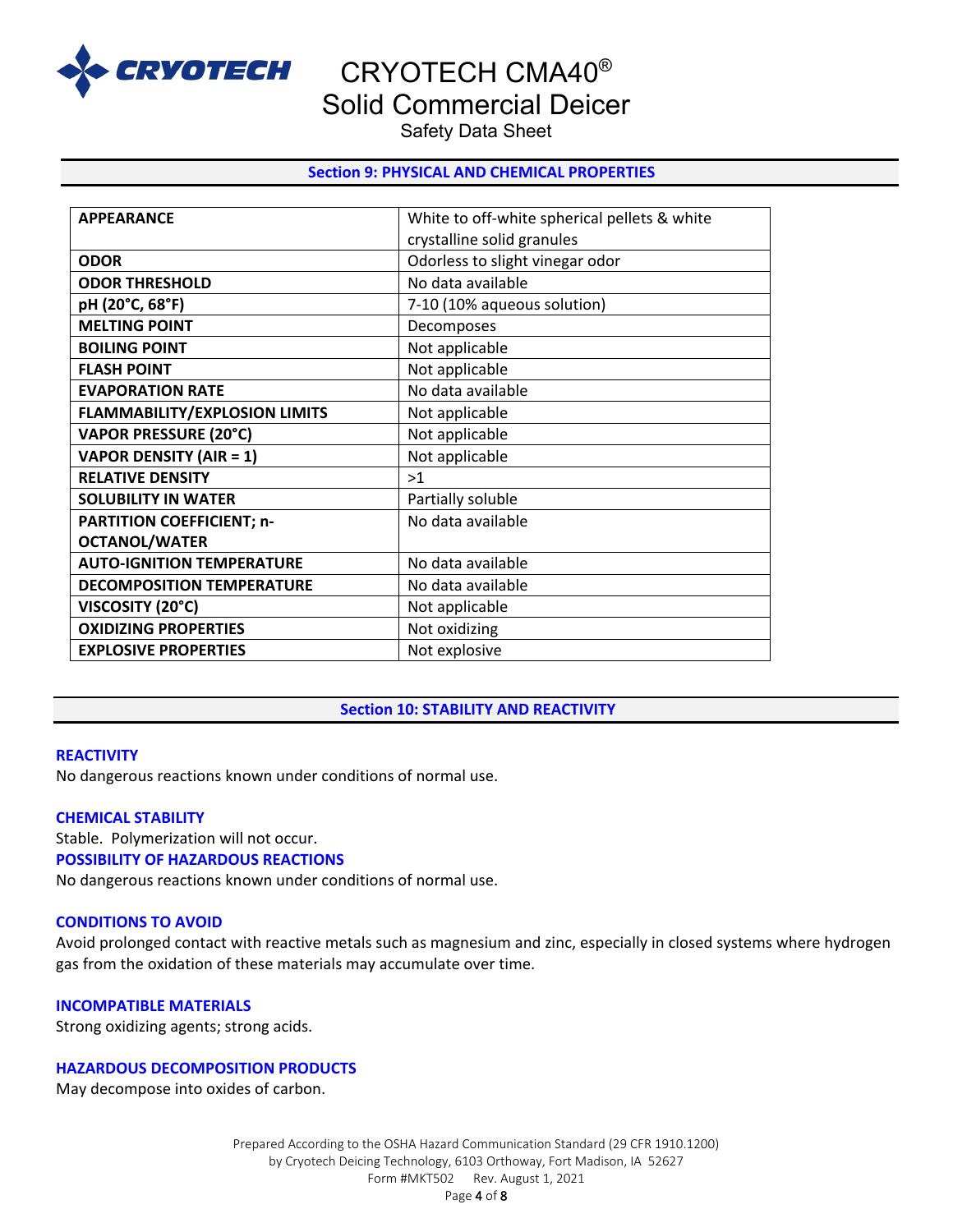

CRYOTECH CMA40®

Solid Commercial Deicer

Safety Data Sheet

# **Section 11: TOXICOLOGICAL INFORMATION**

#### **ACUTE TOXICITY**

CMA LD50 rat-oral: 3000 mg/kg NaCl LD50 rat-oral: 3000 mg/kg CMA LC50 rat-inhalation:  $>5000 \text{ mg/m}^3$ NaCl LC50 rat-inhalation:  $>21000 \text{ mg/m}^3$ CMA LD50 rat-skin:  $>5000$  mg/kg NaCl LD50 rabbit-skin:  $>10000$  mg/kg CMA Dermal irritation rabbit: Non-irritating NaCl Dermal irritation rabbit: Mild

CMA Ocular irritation rabbit: Moderate redness/discharge and some swelling of iris at 1 hr.; insignificant signs of irritation at 24 hr.; all signs cleared at 72 hr.

# NaCl (literature):

Draize test, rabbit, eye: 100 mg Mild Draize test, rabbit, and eye: 100 mg/24H Moderate Draize test, rabbit, eye: 10 mg Moderate CMA Sub-chronic oral: No effects after 28 consecutive days dosing at 1000 mg/kg/day.

# **LIKELY ROUTES OF EXPOSURE**

Skin contact, eye contact, ingestion.

#### **SYMPTOMS RELATED TO THE PHYSICAL, CHEMICAL, AND TOXICOLOGICAL CHARACTERISTICS**

| Eye<br><b>Skin</b><br><b>Inhalation</b> | May cause temporary eye irritation. Corneal injury is unlikely.<br>Repeated contact may cause minor skin irritation or dry skin.                                                                                                                                 |
|-----------------------------------------|------------------------------------------------------------------------------------------------------------------------------------------------------------------------------------------------------------------------------------------------------------------|
| Ingestion                               | Inhalation of dust during handling may cause respiratory tract irritation and coughing.<br>This product is not otherwise expected to be an inhalation hazard.<br>Ingestion of large quantities may cause nausea, vomiting, diarrhea and abdominal<br>discomfort. |

# **DELAYED AND IMMEDIATE EFFECTS AND CHRONIC EFFECTS FROM SHORT- AND LONG-TERM EXPOSURE/NUMERICAL MEASURES OF TOXICITY**

| <b>Skin Corrosion/Irritation</b>         | Based on available data, the classification criteria are not met.                                             |
|------------------------------------------|---------------------------------------------------------------------------------------------------------------|
| <b>Serious Eye Damage/Irritation</b>     | Based on available data, the classification criteria are not met.                                             |
| <b>Respiratory or Skin Sensitization</b> | Based on available data, the classification criteria are not met.                                             |
| <b>Germ Cell Mutagenicity</b>            | Based on available data, the classification criteria are not met.                                             |
| Carcinogenicity                          | This product does not contain any ingredients that are considered to be<br>carcinogens by IARC, NTP, or OSHA. |
| <b>Reproductive Toxicity</b>             | Based on available data, the classification criteria are not met.                                             |
| <b>STOT-Single Exposure</b>              | Based on available data, the classification criteria are not met.                                             |
| <b>STOT-Repeated Exposure</b>            | Based on available data, the classification criteria are not met.                                             |
| <b>Aspiration Hazard</b>                 | Based on available data, the classification criteria are not met.                                             |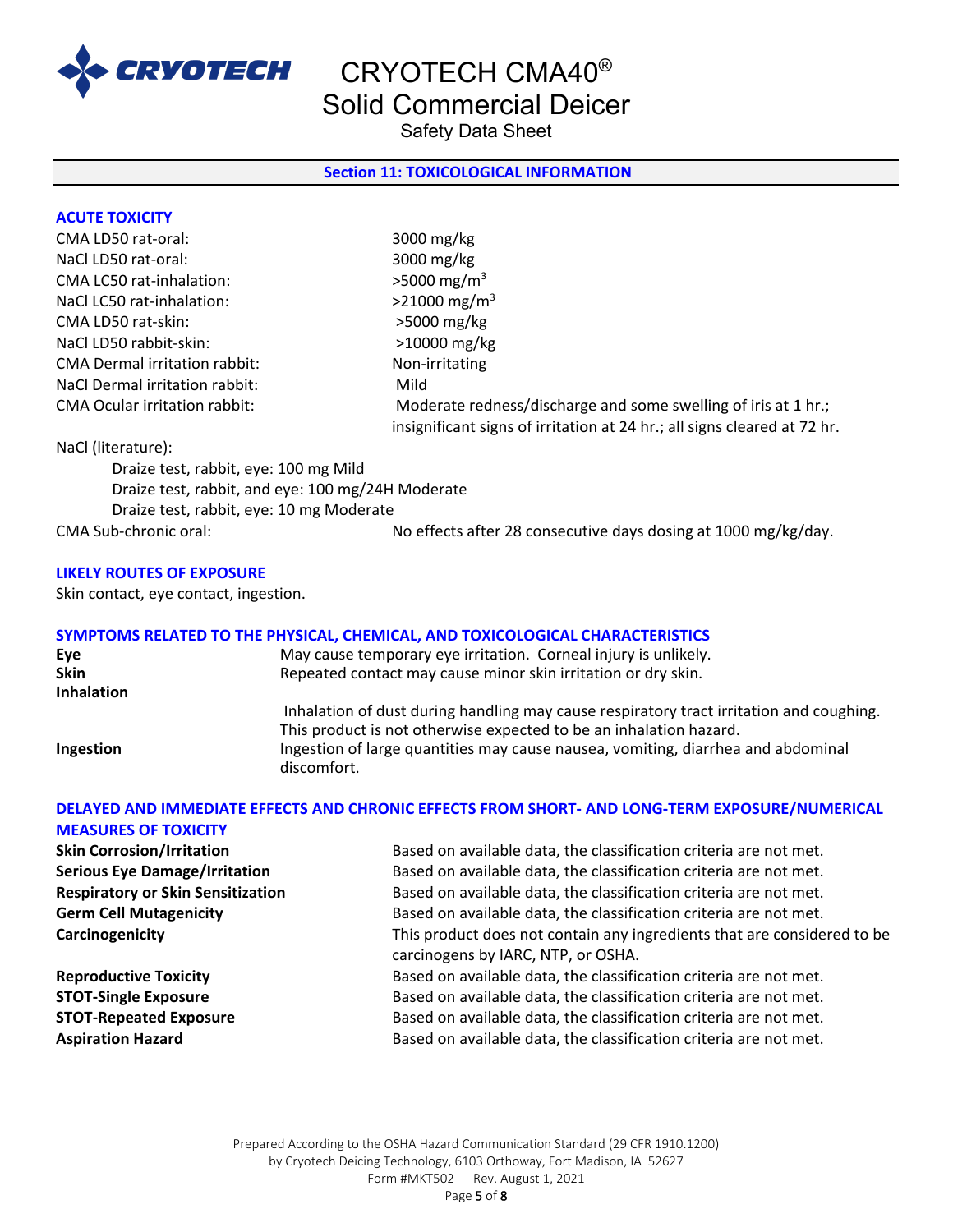

CRYOTECH CMA40® Solid Commercial Deicer

Safety Data Sheet

#### **Section 12: ECOLOGICAL INFORMATION**

#### **ECOTOXICITY (AQUATIC AND TERRESTRIAL)**

While CMA is not expected to cause long-term adverse effects in the aquatic or terrestrial environments, sodium chloride may be harmful to freshwater aquatic species and to plants that are not saline tolerant.

#### **PERSISTENCE AND DEGRADABILITY**

CMA is readily biodegradable. COD (TOD): 0.75 g O<sub>2</sub>/g deicer; BOD<sub>20</sub> (2°C): 0.40 g O<sub>2</sub>/g deicer; BOD<sub>20</sub> (10°C): 0.67 The sodium chloride portion is not biodegradable and may persist in the environment.

#### **BIOACCUMULATIVE POTENTIAL**

Bioaccumulation is not expected.

#### **MOBILITY IN SOIL**

Adverse effects not expected.

#### **OTHER ADVERSE EFFECTS**

None expected.

#### **Section 13: DISPOSAL CONSIDERATIONS**

#### **WASTE TREATMENT AND METHODS OF DISPOSAL**

Based on available information, this product is neither listed as a hazardous waste nor does it exhibit any of the characteristics that would cause it to be classified as a characterized hazardous waste under RCRA. This product may be absorbed onto suitable materials and disposed of in a sanitary landfill unless local, state, or provincial regulations prohibit such disposal.

**Section 14: TRANSPORT INFORMATION**

# **TRANSPORT INFORMATION**

Not regulated as dangerous goods per US DOT or IATA.

**Section 15: REGULATORY INFORMATION**

#### **INVENTORY LISTS**

All of the components in this product are on the following inventory lists: USA (TSCA), Canada (DSL/NDSL); Europe (EINECS)

#### **TSCA SECTION 12(b)**

None of the chemicals in this product are listed under TSCA Section 12(b).

#### **CERCLA HAZARDOUS SUBSTANCES**

There is no CERCLA Reportable Quantity for this material.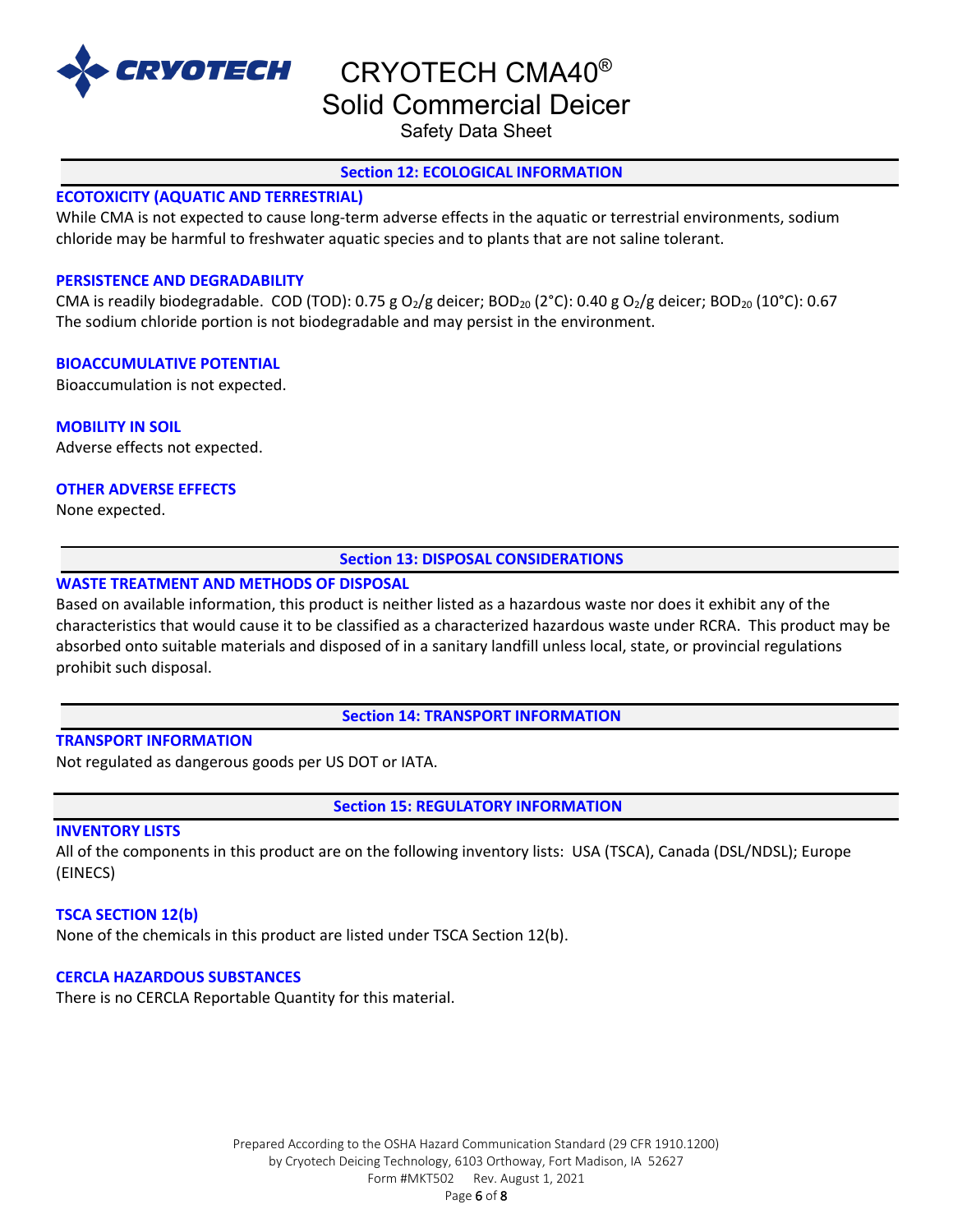

CRYOTECH CRYOTECH CMA40<sup>®</sup> Solid Commercial Deicer

Safety Data Sheet

# **SARA 311/312 CATEGORIES**

| <b>Physical hazards</b>                       |           | <b>Health hazards</b>                                           |    |
|-----------------------------------------------|-----------|-----------------------------------------------------------------|----|
| Explosive                                     | No.       | Acute toxicity (any route of exposure)                          | No |
| Flammable (gases, aerosols, liquids or solids | No        | Skin corrosion or irritation                                    | No |
| Oxidizer (liquid, solid or gas)               | No.       | Serious eye damage or eye irritation                            | No |
| Self-reactive                                 | No        | Respiratory or skin sensitization                               | No |
| Pyrophoric (liquid or solid)                  | No        | Germ cell mutagenicity                                          | No |
| <b>Pyrophoric Gas</b>                         | No.       | Carcinogenicity                                                 | No |
| Self-heating                                  | No        | Reproductive toxicity                                           | No |
| Corrosive to metal                            | <b>No</b> | Specific target organ toxicity (single or<br>repeated exposure) | No |
| Gas under pressure (compressed gas)           | No.       | Aspiration hazard                                               | No |
| In contact with water emits flammable gas     | No        | Simple Asphyxiant                                               | No |
| <b>Combustible Dust</b>                       | No        | Hazard Not Otherwise Classified (HNOC)                          | No |
| Hazard Not Otherwise Classified (HNOC)        | No        |                                                                 |    |

| <b>Health hazards</b>                                           |    |
|-----------------------------------------------------------------|----|
| Acute toxicity (any route of exposure)                          | No |
| Skin corrosion or irritation                                    | No |
| Serious eye damage or eye irritation                            | No |
| Respiratory or skin sensitization                               | No |
| Germ cell mutagenicity                                          | No |
| Carcinogenicity                                                 | No |
| Reproductive toxicity                                           | No |
| Specific target organ toxicity (single or<br>repeated exposure) | N٥ |
| Aspiration hazard                                               | Nο |
| Simple Asphyxiant                                               | No |
| Hazard Not Otherwise Classified (HNOC)                          | No |

#### **SARA 313**

None of the components in this product are subject to reporting under SARA Section 313.

# **CLEAN WATER ACT**

None of the chemicals in this product are listed as Priority Pollutants under the CWA. None of the chemicals in this product are listed as Toxic Pollutants under the CWA.

# **STATE RIGHT-TO-KNOW:**

This product does not contain components at levels which are required to be reported under the statutes of the following states: PA, MA, MN, and NJ.

This product does not contain materials known to the State of California (Proposition 65) to cause cancer and/or reproductive harm at levels which would require a warning under the statute.

| <b>NFPA 704</b> |                                                       |  |
|-----------------|-------------------------------------------------------|--|
| Health          |                                                       |  |
| Fire            |                                                       |  |
| Physical Hazard |                                                       |  |
|                 | Hazard Rating 0-4 0-least hazardous; 4-most hazardous |  |

| <b>HMIS - Hazardous Materials Identification System</b>                                 |  |
|-----------------------------------------------------------------------------------------|--|
| Health                                                                                  |  |
| Fire                                                                                    |  |
| Physical Hazard                                                                         |  |
| Hazard Rating: $0 =$ minimal, $1 =$ slight, $2 =$ moderate, $3 =$ serious, $4 =$ severe |  |

Prepared According to the OSHA Hazard Communication Standard (29 CFR 1910.1200) by Cryotech Deicing Technology, 6103 Orthoway, Fort Madison, IA 52627 Form #MKT502 Rev. August 1, 2021 Page 7 of 8